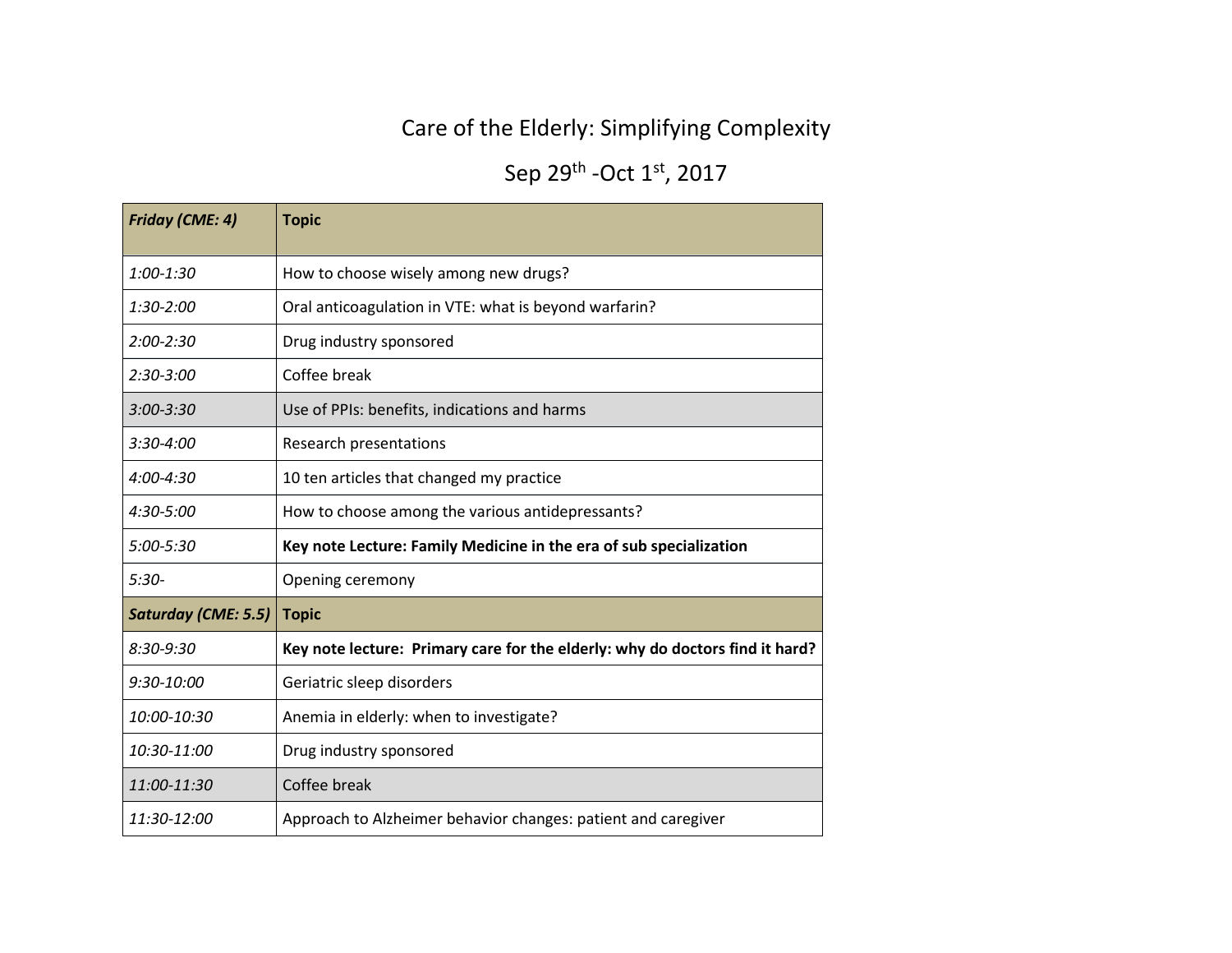| 12:00-12:30            | Is geriatrics still out of EBM movement: challenges and opportunities        |
|------------------------|------------------------------------------------------------------------------|
| 12:30-13:00            | Does andropause exist?                                                       |
| 13:00-13:30            | Drug industry sponsored<br>(Novartis)                                        |
| 13:30-14:30            | Lunch                                                                        |
| 14:30-15:00            | Does diurnal variations in blood pressure matter in the treatment of HTN?    |
| 15:00-15:30            | New LDL targets and new therapies (ASCVD) (role of ezetimibe)                |
| 15:30-16:00            | Chronic renal failure: what the primary care can offer                       |
| 16:00-17:00            | Workshop (Insulin therapy for diabetes: what are our options and strategies) |
| 16:00-17:00            | Workshop (Diet advice: obesity, diabetic)                                    |
| 16:00-17:00            | Tips on how to publish                                                       |
|                        |                                                                              |
| <b>Sunday (CME: 4)</b> | <b>Topic</b>                                                                 |
| $8:00 - 9:00$          | Breakfast discussion: Physician self-disclosure                              |
| $9:00 - 9:30$          | Early infancy Nutrition: challenges and solutions                            |
| 9:30-10:00             | Key note: Diagnosis in general practice where no diagnostic label is applied |
| 10:00-10:30            | Current approaches to enuresis                                               |
| 10:30-11:00            | Drug industry sponsored                                                      |
| 11:00-11:30            | Coffee break                                                                 |
| 11:30-12:00            | Endometriosis for the primary care physician                                 |
| 12:00-12:30            | Approach to fatty liver                                                      |